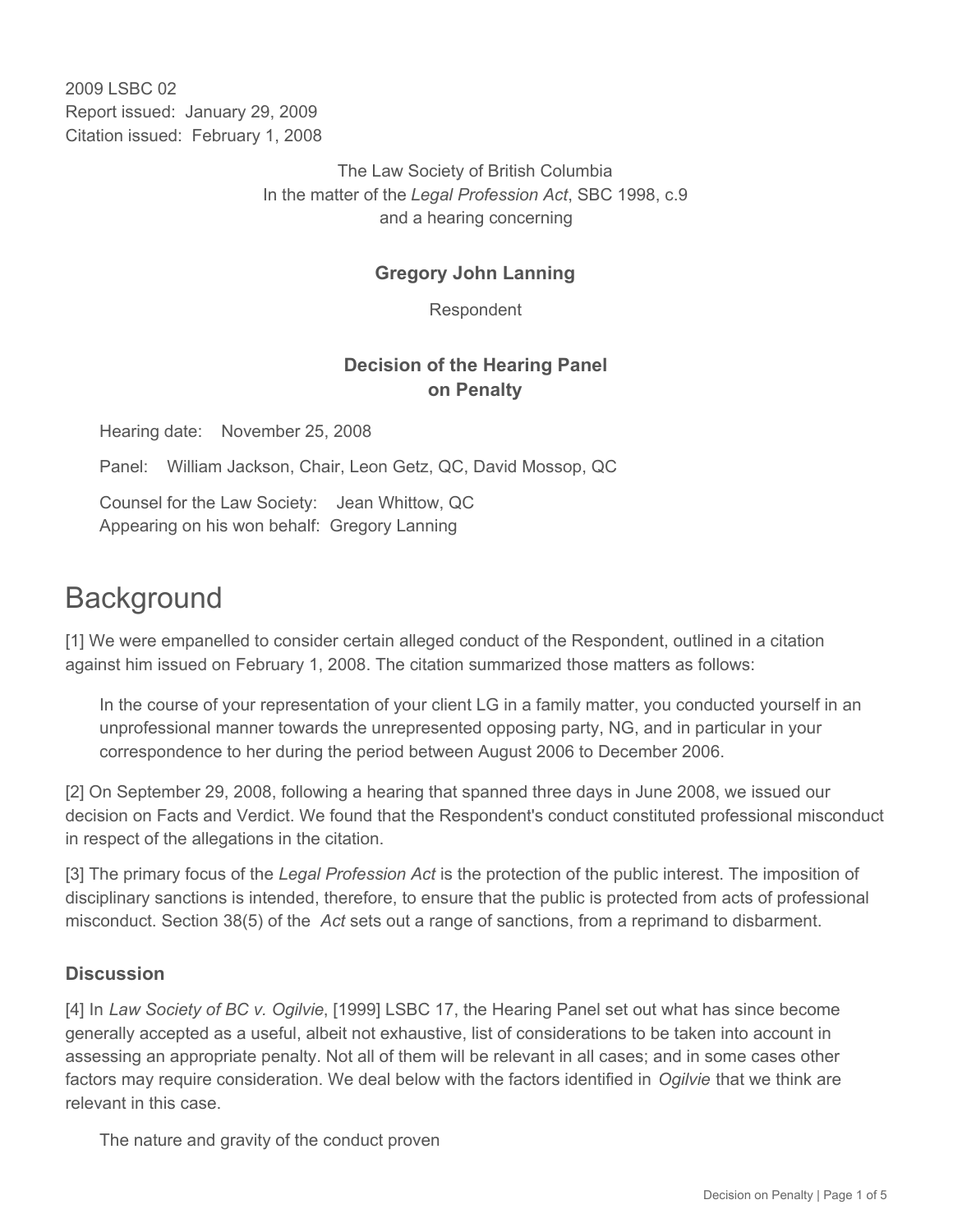[5] We found that, in 12 letters over a five-month period, the Respondent failed to behave in a manner that is consistent with the standards of civility expected of a lawyer. This Panel also considered the Respondent's position that NG was a difficult person and that his purpose was to " defeat" , " squelch" or " crush" her to advance his client's interests. We also considered his submission that his correspondence with NG was not published to other persons as were the three examples of public remarks provided by the Respondent.

[6] We also considered that, while incivility is not the most serious form of misconduct that a lawyer may commit, it does nonetheless reflect badly upon the profession, especially when addressed to a lay litigant.

The previous character of the respondent, including details of prior discipline

[7] We were provided with the Respondent's Professional Conduct Record. It covers two incidents. In the first, in 1994, the Respondent was the subject of a Conduct Review arising from circumstances bearing no resemblance to the present case. We have attached no significance to it.

[8] In 2000, the Respondent was subject of a second Conduct Review arising, once again, from circumstances quite different from the present. It was alleged that the Respondent had failed to honour an undertaking in a matrimonial matter. The Conduct Review resulted in a citation being issued against the Respondent.

[9] The Hearing Panel did not find that there had been a breach of undertaking as alleged in the citation but rather made a finding incompetence.

[10] This finding was appealed to the Benchers " en banc" pursuant to s. 47 of the *Act*. The Hearing Panel's decision was upheld.

[11] On the face of it, as the finding of " incompetence" is not similar to this Panel's finding of professional misconduct, this entry on the Professional Conduct Record should also have little weight. However, counsel for the Law Society submitted that two letters by the Respondent in response to the Conduct Review report, the hearing on the merits, the hearing on penalty and the section 47 Review revealed the sort of dogged confrontational behaviour that the Respondent displayed in his dealings with NG in this case.

[12] The Respondent contended that his interpretation of the Rule and law concerning undertakings (the subject of the citation) was legitimate and that it was simply ignored by the various reviewing bodies. He further submitted that the two members who conducted the Conduct Review were dismissive of his position and that their report was biased and intemperate. In those circumstances, he contended, it was incumbent on him to point these matters out and to state his position vigorously. This Panel accepts the submission of the Law Society in paragraph 11 above.

The impact upon the victim

[13] The " victim" in this case is NG. There is little doubt that she found the Respondent's correspondence patronizing, provocative and insulting. She testified that it " got her back up." Counsel for the Law Society properly conceded, however, that she continued undeterred and that " her vigour in her approach to the litigation was undiminished."

The advantage gained, or to be gained, by the Respondent

[14] This Panel found that the Respondent's actions were motivated by, first, his purpose to protect and advance his client's interests in the face of what he considered to be NG's truculence and manipulation of his client and, second, personal frustration. His personal investment in his correspondence was reiterated at the penalty hearing in his final submissions. He stated as follows: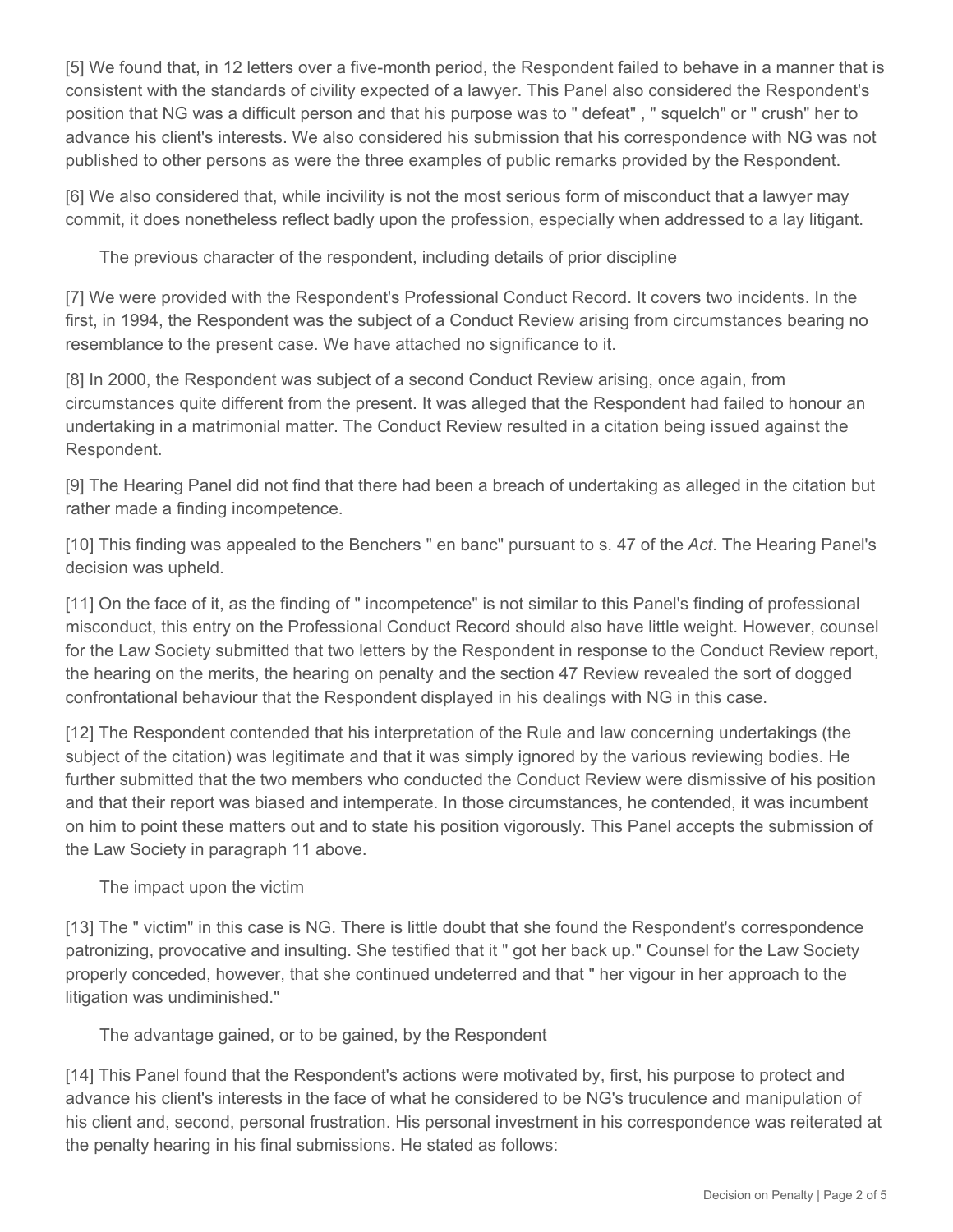I stood up for me at the points when she decided to attack me, otherwise there would have been no need for those references, but this is the fight that she - that she wanted to start up. And NG likes to return to the same issue, so I could imagine that once I will have to watch exactly which nouns I use simply in order to satisfy a woman who for no reason that she could ever give didn't like the reference to ' the girl' or ' the daughter'. That's the only person I've ever come across in any context, legal or non-legal, who's ever objected to such a simple, ordinary phraseology. What a wimp I would be if I had to give in to that, and especially when this is NG, who never provides anything to anybody, makes no concessions, never gives anybody but always - but always demands. That would offend my sense of dignity, my sense of worth. I'm just as important as NG.

[15] So the only advantage that the Respondent gained from his behaviour was the reinforcement of his sense of self-worth.

The number of times the offending conduct occurred

[16] As stated earlier, there were 12 letters over a period of five months, many of them offensive in multiple ways. They were not spontaneous outbursts but were carefully and calculatedly intemperate.

[17] The Respondent submitted that each of the offending letters was a response to a provocation by NG, and they were necessary to admonish and deter her. We do not agree with this submission.

Whether the respondent has acknowledged the misconduct and taken steps to disclose and redress the wrong and the presence or absence of other mitigating circumstances

[18] Counsel for the Law Society says that the Respondent has made no acknowledgement of wrongdoing. More than this, after being contacted by the Law Society about the complaint on February 1, 2007, he responded with a provocative and problematic letter taking an approach similar to that about which the complaint was made.

[19] The Respondent says that, at the time of that letter, he was not aware of the details of the complaint. The Respondent is mistaken. The Law Society's letter of February 1, 2007 enclosed the detailed complaint of NG and referred to an earlier telephone conversation between the staff lawyer of the Law Society and the Respondent on January 23, 2007.

[20] The Respondent continues to maintain that his conduct was a legitimate tactic in dealing with a difficult self-representing litigant. Accordingly, he does not agree that his actions were professional misconduct, and he cannot logically acknowledge any misconduct. This Panel does not agree and considers the Respondent's recalcitrance an important factor in determining penalty.

The Impact of the Proposed Penalty on the Respondent

[21] The Respondent indicated that he carries on his practice under a part-time licence. As well, his practice consists largely of legal aid referrals and pro bono. In light of this, we believe that a fine in the range suggested by the Law Society would have a disproportionately adverse impact on the Respondent. He also stated that, if a fine and costs were imposed in the quantum suggested by the Law Society, he would require time to pay.

The Need for Specific and General Deterrence

[22] Counsel for the Law Society submitted that the matter could have been resolved by an early apology and that the Respondent required to be specifically deterred from similar behaviour. In response to questions from the Panel, the Respondent indicated that, in similar circumstances, he would either litigate the issues at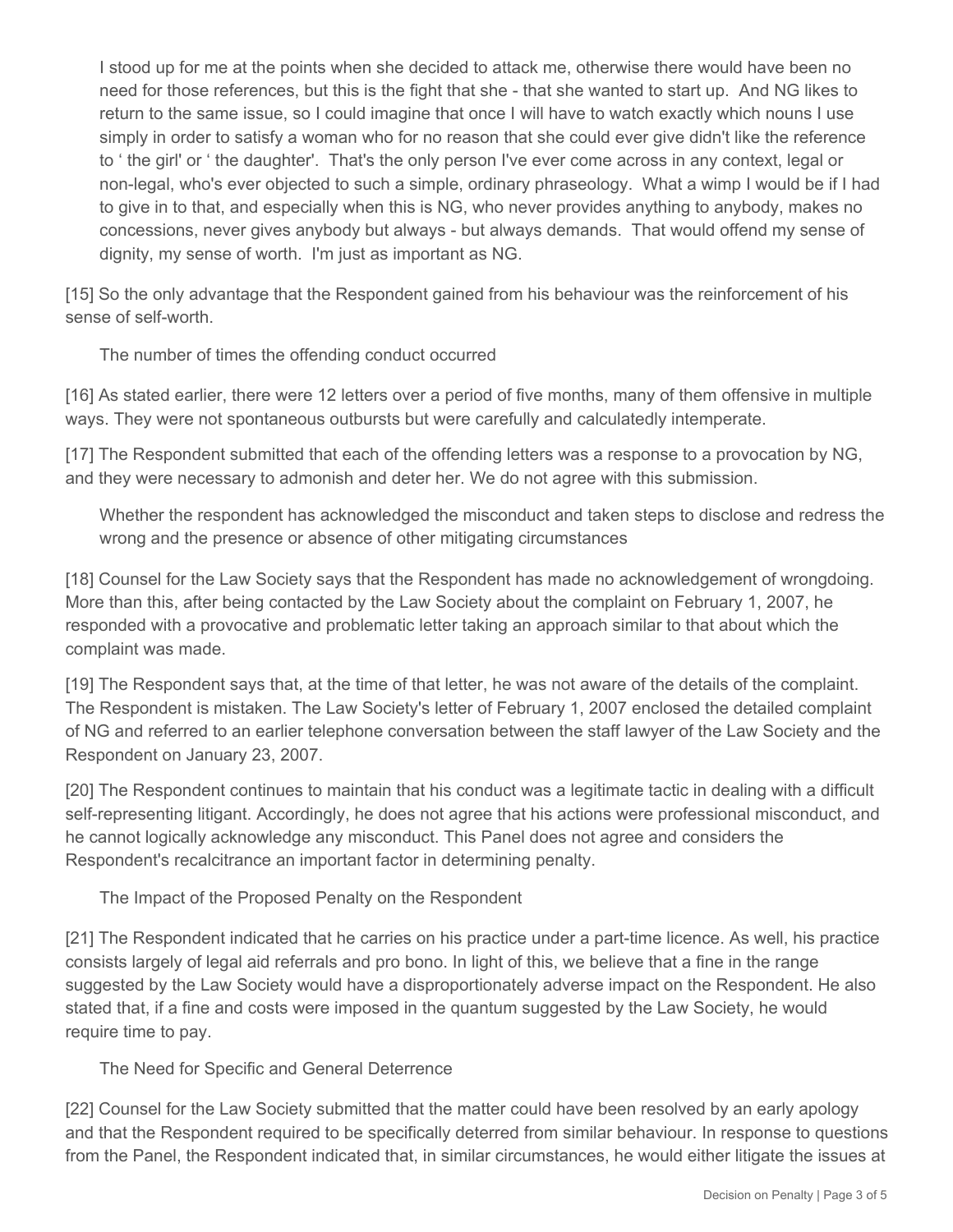arm's length rather than attempt to deal directly with a hostile self-representing litigant or find his client new counsel.

[23] We agree with the Law Society's submission that general deterrence is an important factor to underscore the importance placed on civility by lawyers. This is particularly true as the number of lay litigants using the legal system increases.

The Need to Ensure the Public's Confidence in the Integrity of the Profession

[24] We adopt the position of the Panel in the *Ogilvie* decision. At paragraph 19 they wrote:

The public must have confidence in the ability of the Law Society to regulate and supervise the conduct of its members. It is only by the maintenance of such confidence in the integrity of the profession that the self-regulatory role of the Law Society can be justified and maintained.

The range of penalties imposed in similar cases

[25] The precedents provided reveal a range of penalties from a reprimand to a suspension combined with conditions. As ever, the range depends on the extent of the misconduct.

[26] In *Law Society of Alberta v. Pozniuk*, [2002] L.S.D.D. 55, the lawyer wrote to a fellow lawyer and called him " clueless" . That Panel imposed a reprimand as the case involved a single incident without the use of profanity.

[27] In *Law Society of BC v. Barker,* [1993] L.S.D.D. 189, the lawyer lost his temper in the course of a telephone conversation with an adjuster and used abusive language. Prior to the hearing, the lawyer had apologized. The matter proceeded by admission under a predecessor to Rule 4-22. The Panel imposed a reprimand, a fine of \$400 and costs of \$500.

[28] In *Law Society of BC v. MacAdam*, [1997] L.S.D.D. 55, the Panel dealt with several complaints. Two of them pertained to offensive remarks made to the client and to a probation officer. Again, in a citation dealt with under a predecessor to Rule 4-22, the Panel imposed a reprimand, an order to write letters of apology, a fine of \$500 and costs of \$500.

[29] In *Law Society of Upper Canada v. Kay,* 2006 ONLSHP 31 (Hearing) (CanLII), a lawyer had engaged in misconduct through improper communications in three different matters. In one he returned opposing counsel's letter with handwritten annotations. In the second, he accused the opposing counsel of " fraud" for referring to settlement discussions. In the third, he accused a former client of attempting to cheat him out of fees and threatened to initiate criminal proceedings. He was also found to have unreasonably withheld documents from this former client. Following limited joint submissions, the Panel ordered counselling, a practice review, a 30-day suspension and costs of \$10,000. The Panel took notice of the lawyer's efforts prior to the penalty hearing to make amends for his misconduct.

[30] In *Law Society of Upper Canada v. Carter,* 2005 ONLSHP 0024 (CanLII), the lawyer took over carriage of a Legal Aid file. He formed the opinion that the prior counsel had not adequately represented the client. The lawyer then wrote offensive letters to the previous lawyer, to three different Legal Aid staff and to the Law Society of Upper Canada. After the Panel's finding of misconduct, the lawyer began a further letter-writing campaign. The Panel found the further letters indicated that the lawyer had no remorse. The Panel imposed a suspension of three months and conditions of written apologies, medical evidence that he was fit to resume practice and costs of \$1,500.